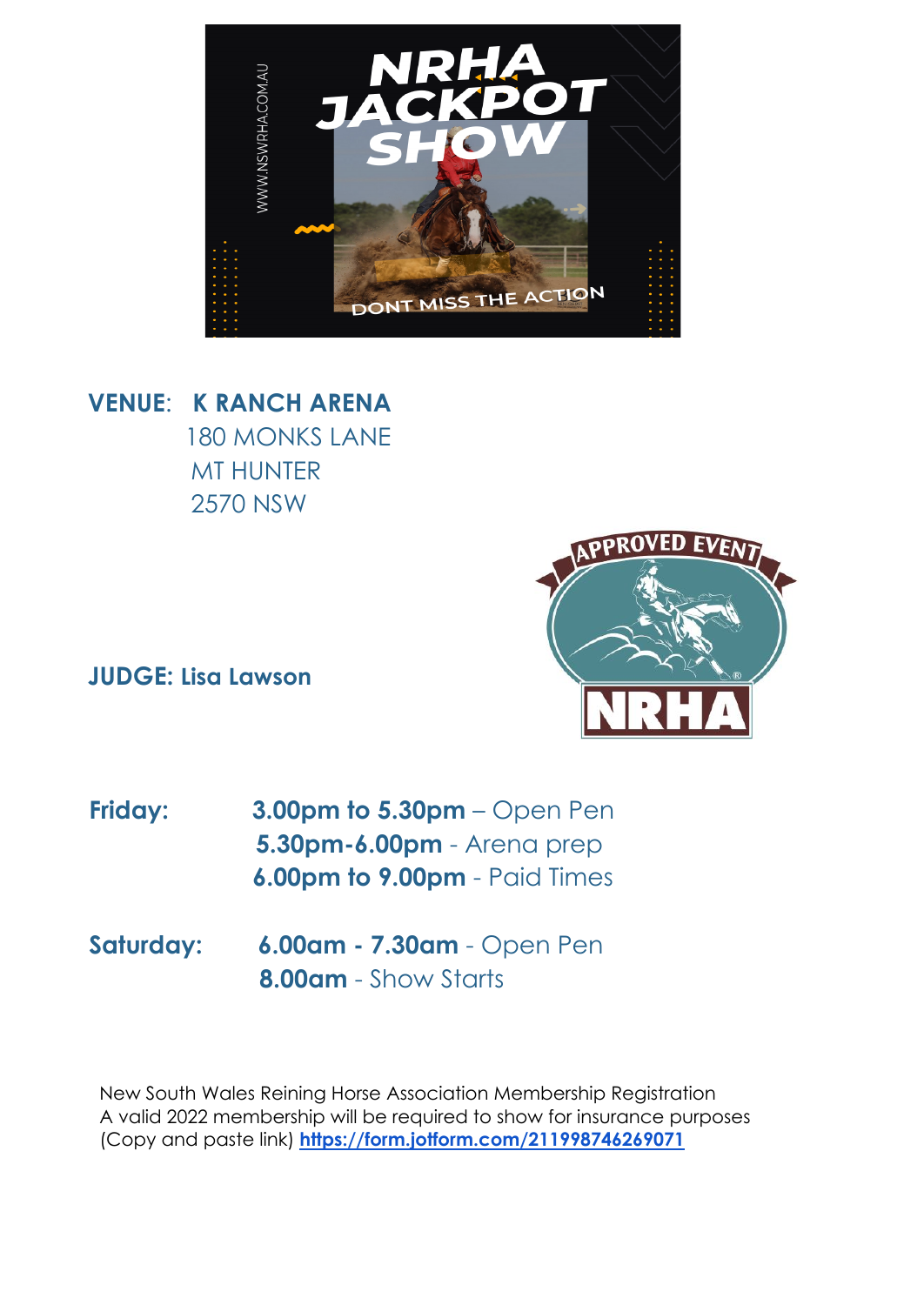# **PLEASE NOTE CLOSING DATE FOR ENTRIES IS MIDNIGHT FRIDAY 3 JUNE TO AVOID A \$50 LATE FEE**

| <b>Class</b>            | Class                                                | Pattern        | Prize Money    | <b>Entry Fee</b> | Judges<br>Fee |
|-------------------------|------------------------------------------------------|----------------|----------------|------------------|---------------|
| SATURDAY 11TH JUNE 2022 |                                                      |                |                |                  |               |
| $\mathbf{1}$            | Training Class - Non Judged                          | 14             |                | \$15             |               |
| $\overline{2}$          | Beginner (NSWRHA)                                    | 5A             | <b>RIBBONS</b> | \$15             | \$15          |
| $\mathfrak{Z}$          | Para Reining (NRHA)                                  | A              | <b>RIBBON</b>  | \$10             |               |
| $\overline{4}$          | Short Stirrup (NSWRHA)                               | B              | <b>PRIZES</b>  | \$10             |               |
|                         | Lead Line (NSWRHA)                                   |                | <b>PRIZES</b>  | \$10             |               |
| 5                       | Intermediate Open (c) (NRHA)                         | $\mathcal{P}$  | <b>RIBBONS</b> | \$25             | \$15          |
|                         | Intermediate Non Pro (c) (NRHA                       |                | <b>RIBBONS</b> | \$25             | \$15          |
| 6                       | Two Handed Rookie (NSWRHA)                           | 13             | <b>RIBBONS</b> | \$15             | \$15          |
| $\overline{7}$          | Novice Horse Open Level 1 (c) (NRHA)                 | 11             | <b>JACKPOT</b> | \$25             | \$15          |
|                         | Novice Horse Open Level 2 (c) (NRHA)                 |                | <b>JACKPOT</b> | \$25             | \$15          |
|                         | Novice Horse Open Level 3 (c) (NRHA)                 |                | <b>JACKPOT</b> | \$25             | \$15          |
|                         | Novice Horse Non Pro Level 1 (c) (NRHA)              |                | <b>JACKPOT</b> | \$25             | \$15          |
|                         | Novice Horse Non Pro Level 2 (c) (NRHA)              |                | <b>JACKPOT</b> | \$25             | \$15          |
|                         | Novice Horse Non Pro Level 3 (c) (NRHA)              |                | <b>JACKPOT</b> | \$25             | \$15          |
| 8                       | K RANCH Beginner Level 1 (NSWRHA)                    | 6A             | <b>RIBBONS</b> | \$15             | \$15          |
|                         | K RANCH Beginner Level 2 (NSWRHA)                    |                | <b>RIBBONS</b> | \$15             | \$15          |
| 9                       | Rookie Professional (NRHA)                           | 8              | <b>JACKPOT</b> | \$25             | \$15          |
| 10 <sup>°</sup>         | Youth 13 yrs & Under (c) (NRHA)                      | 6              | <b>RIBBONS</b> | \$10             |               |
|                         | Youth 14 yrs- 18 yrs (c) (NRHA)                      |                | <b>RIBBONS</b> | \$10             |               |
| 11                      | Prime Time Non Pro (c) (NRHA)                        | 14             | <b>JACKPOT</b> | \$25             | \$15          |
|                         | Masters (c) (NRHA)                                   |                | <b>JACKPOT</b> | \$25             | \$15          |
| 12                      | Rookie Level 1 (c) NRHA                              | 4              | <b>JACKPOT</b> | \$25             | \$15          |
|                         | Rookie Level 2 (c) NRHA                              |                | <b>JACKPOT</b> | \$25             | \$15          |
| 13                      | LIMITED OPEN (c) (NRHA)                              | $\mathbf{1}$   | <b>JACKPOT</b> | \$25             | \$15          |
|                         | LIMITED NON-PRO (c) (NRHA)                           |                | <b>JACKPOT</b> | \$25             | \$15          |
| 14                      | Any Reiner (NSWRHA)                                  | 16             | <b>RIBBONS</b> | \$15             | \$15          |
| 15                      | Open (c) (NRHA)                                      | $\overline{a}$ | <b>JACKPOT</b> | \$25             | \$15          |
|                         | Non Pro (c) (NRHA)                                   |                | <b>JACKPOT</b> | \$25             | \$15          |
| 16                      | <b>SPOT LIGHT CLASS Green Reiner Level 1(NRHA)</b>   | 2 <sup>1</sup> | <b>JACKPOT</b> | \$15             |               |
|                         | <b>SPOT LIGHT CLASS Green Reinier Level 2 (NRHA)</b> |                | <b>JACKPOT</b> | \$15             |               |